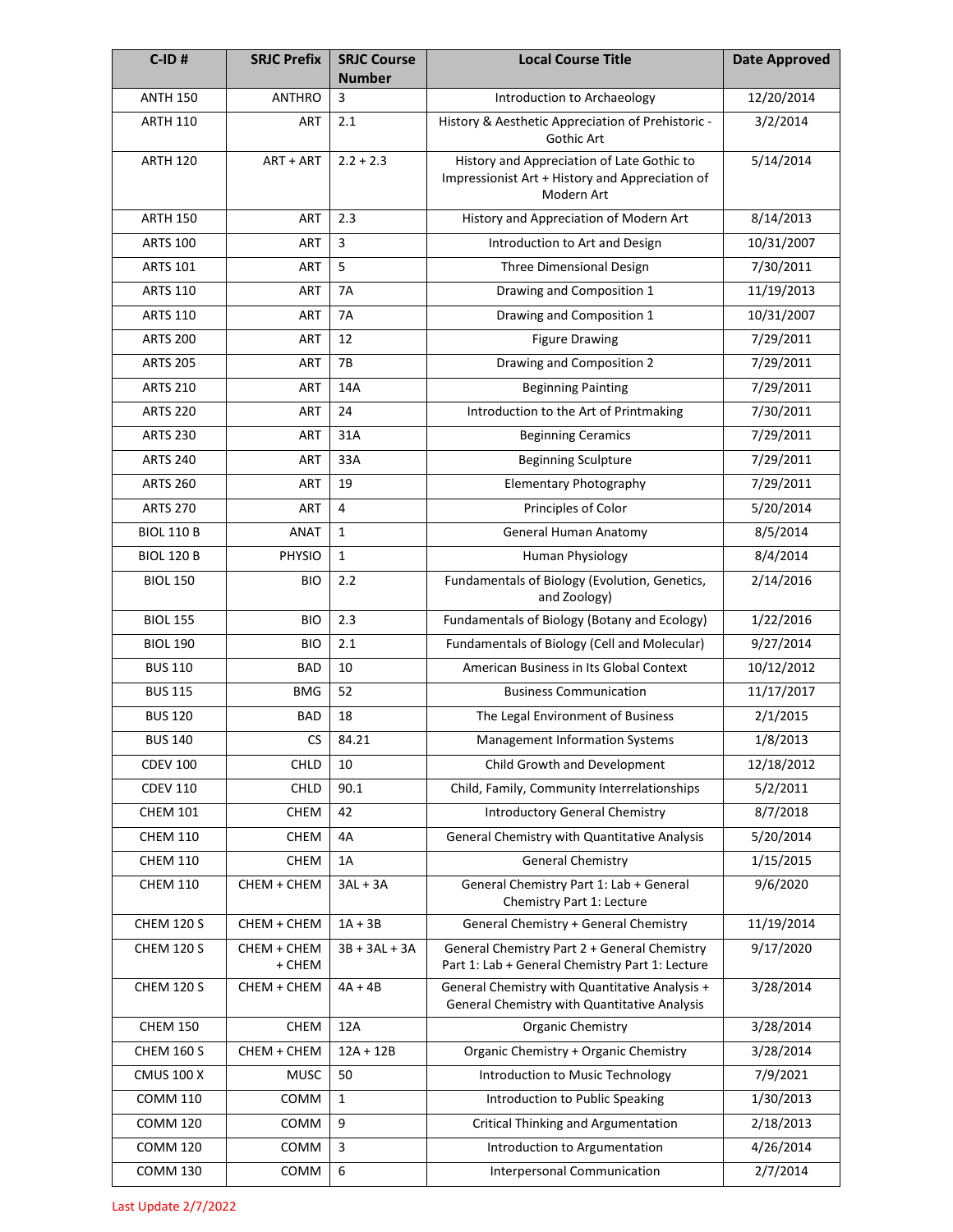| $C$ -ID#          | <b>SRJC Prefix</b> | <b>SRJC Course</b><br><b>Number</b> | <b>Local Course Title</b>                                                                             | <b>Date Approved</b> |
|-------------------|--------------------|-------------------------------------|-------------------------------------------------------------------------------------------------------|----------------------|
| <b>COMM 140</b>   | COMM               | 5                                   | Group Discussion and Problem Solving                                                                  | 2/18/2013            |
| <b>COMM 150</b>   | COMM               | $\overline{7}$                      | <b>Intercultural Communication</b>                                                                    | 3/5/2013             |
| <b>COMM 160 B</b> | COMM               | 52D                                 | Forensics 4 (SRJC Speech Team)                                                                        | 8/26/2013            |
| <b>COMM 160 B</b> | COMM               | 52C                                 | Forensics 3 (SRJC Speech Team)                                                                        | 8/26/2013            |
| <b>COMM 160 B</b> | COMM               | 52B                                 | Forensics 2 (SRJC Speech Team)                                                                        | 8/26/2013            |
| <b>COMM 160 B</b> | COMM               | 52A                                 | Forensics 1 (SRJC Speech Team)                                                                        | 8/5/2013             |
| <b>COMM 170</b>   | COMM               | $\overline{2}$                      | Spoken Word                                                                                           | 2/5/2013             |
| <b>COMM 180</b>   | COMM               | 10                                  | Introduction to Communication Studies                                                                 | 10/27/2010           |
| <b>COMP 112</b>   | <b>CS</b>          | 10A                                 | Introduction to Programming Concepts and<br>Methodologies                                             | 2/7/2019             |
| <b>COMP 122</b>   | <b>CS</b>          | 10B                                 | Programming Concepts and Methodologies 1                                                              | 2/7/2019             |
| <b>COMP 122</b>   | CS                 | 10A                                 | Introduction to Computer Programming                                                                  | 1/9/2013             |
| <b>COMP 132</b>   | CS                 | 10C                                 | Programming Concepts and Methodologies 2                                                              | 6/2/2013             |
| <b>COMP 142</b>   | <b>CS</b>          | 12                                  | Assembly Language Programming                                                                         | 7/14/2013            |
| <b>ECE 120</b>    | <b>CHLD</b>        | 51                                  | Principles and Practices of Early Childhood<br>Education                                              | 5/2/2011             |
| <b>ECE 130</b>    | CHLD               | 90.4                                | Introduction to Curriculum                                                                            | 5/2/2011             |
| <b>ECE 200</b>    | CHLD               | 90.2                                | Observation and Assessment of Young Children                                                          | 5/2/2011             |
| <b>ECE 210</b>    | CHLD               | 66                                  | Early Childhood Care and Education Practicum                                                          | 10/22/2012           |
| <b>ECE 220</b>    | <b>CHLD</b>        | 90.3                                | Health, Safety and Nutrition for the Young Child                                                      | 5/2/2011             |
| <b>ECE 230</b>    | CHLD               | 68                                  | <b>Issues in Diversity</b>                                                                            | 5/2/2011             |
| <b>ECON 201</b>   | <b>ECON</b>        | $\overline{2}$                      | Principles of Microeconomics                                                                          | 9/5/2013             |
| <b>ECON 202</b>   | <b>ECON</b>        | $\mathbf{1}$                        | Principles of Macroeconomics                                                                          | 9/5/2013             |
| <b>EDUC 200</b>   | <b>EDUC</b>        | 55                                  | Introduction to Teaching                                                                              | 1/29/2015            |
| <b>EMS 100 X</b>  | EMC + EMC          | $133A + 133B$                       | Paramedic Theory 1A- Preparatory + Paramedic<br>Theory 1B- Trauma Emergencies                         | 10/31/2018           |
| <b>EMS 101 X</b>  | $EMC + EMC$        | $133C + 133D$                       | Paramedic Theory 2A- Medical Emergencies +<br>Paramedic Theory 2B- Pediatric and other<br>Emergencies | 10/31/2018           |
| <b>EMS 102 X</b>  | EMC + EMC          | $133A + 133B$                       | Paramedic Theory 1A- Preparatory + Paramedic<br>Theory 1B- Trauma Emergencies                         | 10/31/2018           |
| EMS 103 X         | $EMC + EMC$        | 133C + 133D                         | Paramedic Theory 2A- Medical Emergencies +<br>Paramedic Theory 2B- Pediatric and other<br>Emergencies | 10/31/2018           |
| EMS 105 X         | <b>EMC</b>         | 134                                 | Paramedic Field Practicum                                                                             | 10/31/2018           |
| <b>ENGL 100</b>   | <b>ENGL</b>        | 1A                                  | Reading & Composition                                                                                 | 4/10/2013            |
| <b>ENGL 100</b>   | ESL                | 10                                  | <b>ESL College Composition</b>                                                                        | 7/12/2019            |
| <b>ENGL 105</b>   | <b>ENGL</b>        | 5                                   | Advanced Composition and Critical Thinking                                                            | 7/17/2012            |
| <b>ENGL 120</b>   | <b>ENGL</b>        | 1B                                  | Literature and Composition                                                                            | 4/7/2013             |
| <b>ENGL 130</b>   | <b>ENGL</b>        | 30.1                                | American Literature: Pre-Colonial Period to the<br>Civil War                                          | 12/2/2012            |
| <b>ENGL 135</b>   | <b>ENGL</b>        | 30.2                                | American Literature from 1865 to the Present                                                          | 10/17/2012           |
| <b>ENGL 160</b>   | <b>ENGL</b>        | 46.1                                | Survey of English Literature Part 1                                                                   | 7/15/2012            |
| <b>ENGL 165</b>   | <b>ENGL</b>        | 46.2                                | Survey of English Literature Part 2                                                                   | 5/4/2013             |
| <b>ENGL 180</b>   | <b>ENGL</b>        | 12                                  | Children's Literature                                                                                 | 5/4/2013             |
| <b>ENGL 200</b>   | <b>ENGL</b>        | 4A                                  | <b>Beginning Creative Writing</b>                                                                     | 9/7/2012             |
| <b>ENGR 110</b>   | <b>ENGR</b>        | 10                                  | Introduction to the Engineering Profession                                                            | 1/27/2019            |
| <b>ENGR 140 B</b> | <b>ENGR</b>        | 45                                  | <b>Properties of Materials</b>                                                                        | 3/23/2016            |
| <b>ENGR 260</b>   | <b>ENGR</b>        | 16                                  | <b>Electric Circuits and Devices</b>                                                                  | 9/28/2018            |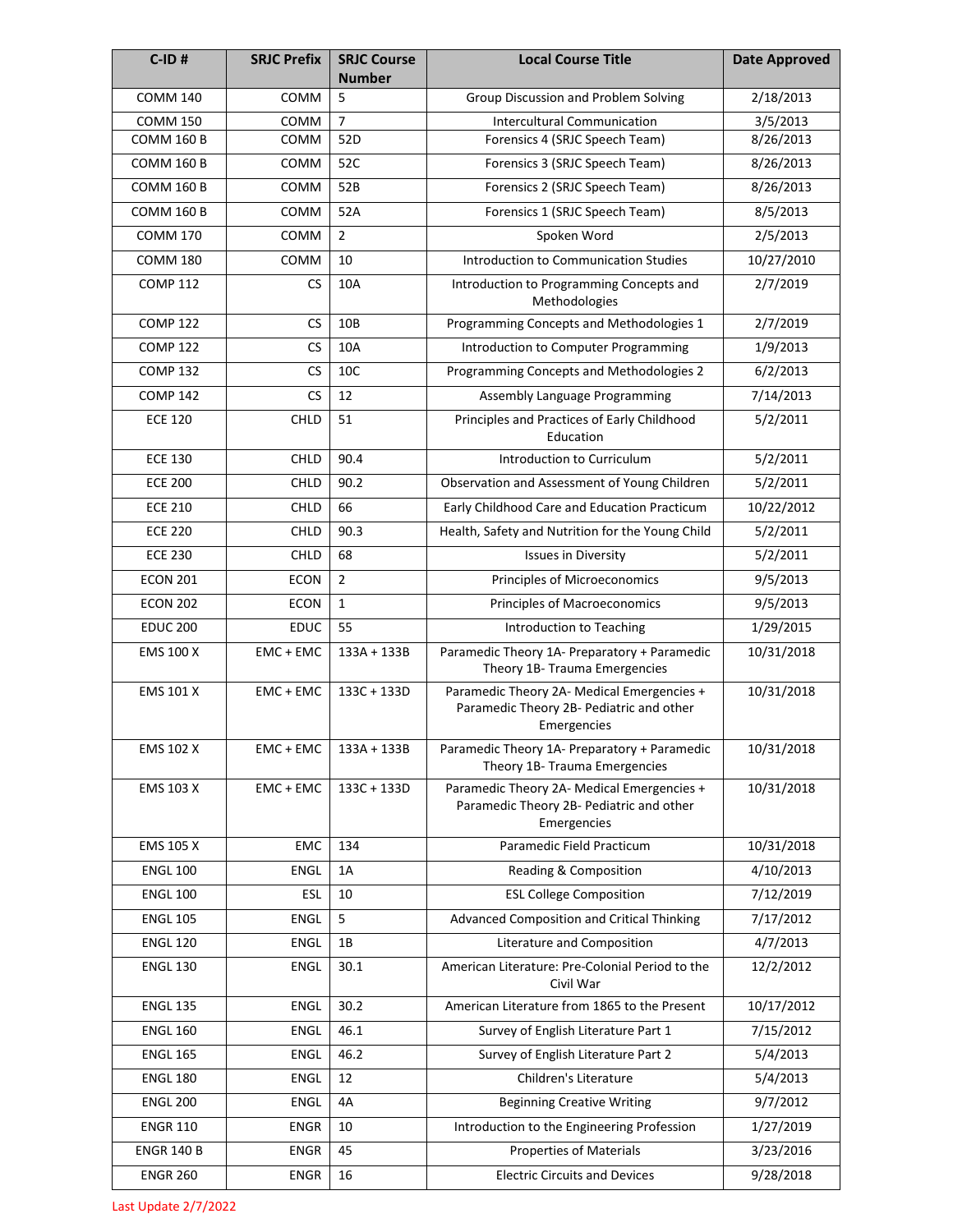| $C$ -ID#          | <b>SRJC Prefix</b> | <b>SRJC Course</b><br><b>Number</b> | <b>Local Course Title</b>                                          | <b>Date Approved</b> |
|-------------------|--------------------|-------------------------------------|--------------------------------------------------------------------|----------------------|
| <b>ENGR 260 L</b> | <b>ENGR</b>        | 16                                  | <b>Electric Circuits and Devices</b>                               | 9/28/2018            |
| <b>FIRE 160 X</b> | <b>FIRE</b>        | 90                                  | <b>Firefighting Tactics and Strategy</b>                           | 11/25/2019           |
| <b>FIRE 200 X</b> | <b>FIRE</b>        | 80                                  | Human Resource Management for Company<br>Officers                  | 3/2/2020             |
| <b>FIRE 210 X</b> | <b>FIRE</b>        | 81                                  | Fire Administration for Company Officers                           | 3/2/2020             |
| <b>FIRE 220 X</b> | <b>FIRE</b>        | 82                                  | Fire Inspections and Investigations for Company<br><b>Officers</b> | 3/2/2020             |
| <b>FIRE 230 X</b> | <b>FIRE</b>        | 83                                  | All Risk Command Operations for Company<br>Officers                | 3/2/2020             |
| <b>FIRE 231 X</b> | <b>FIRE</b>        | 91                                  | ICS-200 Basic Incident Command System                              | $\frac{1}{3}/2/2020$ |
| <b>FIRE 232 X</b> | <b>FIRE</b>        | 77                                  | Hazardous Materials for Public Safety                              | 6/15/2020            |
| <b>FIRE 232 X</b> | <b>FIRE</b>        | 85                                  | <b>Hazardous Materials Incident Commander</b>                      | 11/25/2019           |
| <b>FIRE 240 X</b> | <b>FIRE</b>        | 84                                  | Wildland Incident Operations for Company<br><b>Officers</b>        | 3/2/2020             |
| <b>FIRE 241 X</b> | <b>FIRE</b>        | 69                                  | S-290 Intermediate Wildland Fire Behavior                          | 11/25/2019           |
| <b>FIRE 250 X</b> | <b>FIRE</b>        | 86A                                 | Fire Service Instructor I                                          | 3/2/2020             |
| <b>FIRE 251 X</b> | <b>FIRE</b>        | 50                                  | Ethical Leadership in the Classroom                                | 11/25/2019           |
| <b>GEOG 110</b>   | <b>GEOG</b>        | 4                                   | Physical Geography                                                 | 8/29/2012            |
| <b>GEOG 120</b>   | <b>GEOG</b>        | $\overline{7}$                      | Introduction to Human Geography                                    | 10/18/2012           |
| <b>GEOG 125</b>   | <b>GEOG</b>        | 3                                   | World Regional Geography                                           | 10/18/2012           |
| <b>GEOG 130</b>   | <b>GEOG</b>        | 10                                  | Introduction to Weather and Climate                                | 10/8/2020            |
| <b>GEOL 100</b>   | <b>GEOL</b>        | $\mathbf{1}$                        | The Earth                                                          | 12/9/2013            |
| <b>GEOL 100 L</b> | <b>GEOL</b>        | 1L                                  | Geology Lab                                                        | 4/18/2012            |
| <b>GEOL 121</b>   | PHYSC              | 21                                  | Introduction to Earth Science                                      | 11/25/2013           |
| <b>GEOL 200</b>   | <b>GEOL</b>        | 11                                  | Geology of California                                              | 2/2/2011             |
| <b>HIST 130</b>   | <b>HIST</b>        | 17.1                                | History of the United States to 1877                               | 8/22/2013            |
| <b>HIST 140</b>   | <b>HIST</b>        | 17.2                                | U.S. History from 1877                                             | 8/22/2013            |
| <b>HIST 150</b>   | <b>HIST</b>        | 1.1                                 | World History to 1500                                              | 1/28/2019            |
| <b>HIST 160</b>   | <b>HIST</b>        | 1.2                                 | World History Since 1500 C.E.                                      | 5/12/2018            |
| <b>HIST 170</b>   | <b>HIST</b>        | 4.1                                 | History of Western Civilization to 1648 C.E.                       | 5/16/2014            |
| <b>HIST 180</b>   | <b>HIST</b>        | 4.2                                 | History of Western Civilization from 1648 C.E.                     | 8/22/2013            |
| <b>HOSP 100</b>   | <b>HOSP</b>        | 80                                  | Introduction to Hospitality                                        | 4/8/2018             |
| <b>HOSP 140</b>   | <b>HOSP</b>        | 63                                  | Introduction to the Hotel Industry                                 | 4/4/2018             |
| <b>HOSP 150</b>   | <b>HOSP</b>        | 68                                  | <b>Hospitality Law</b>                                             | 4/4/2018             |
| <b>ITIS 120</b>   | <b>CS</b>          | 84.21                               | <b>Management Information Systems</b>                              | 8/20/2021            |
| <b>JOUR 100</b>   | <b>MEDIA</b>       | 4                                   | Introduction to Mass Communication                                 | 2/18/2013            |
| <b>JOUR 110</b>   | <b>JOUR</b>        | $\mathbf{1}$                        | Introduction to Journalism                                         | 7/29/2012            |
| <b>JOUR 110</b>   | JOUR + JOUR        | $1 + 11$                            | Introduction to Journalism + Introduction to<br>Journalism Lab     | 1/2/2016             |
| <b>JOUR 120</b>   | <b>JOUR</b>        | 55                                  | <b>Multimedia Reporting</b>                                        | 8/12/2012            |
| <b>JOUR 130</b>   | <b>JOUR</b>        | 52B                                 | Newspaper Practice 2                                               | 7/29/2012            |
| <b>JOUR 130</b>   | <b>JOUR</b>        | 52A                                 | Newspaper Practice 1                                               | 7/29/2012            |
| <b>JOUR 131</b>   | <b>JOUR</b>        | 52D                                 | Newspaper Practice 4                                               | 2/24/2013            |
| <b>JOUR 131</b>   | <b>JOUR</b>        | 52C                                 | Newspaper Practice 3                                               | 2/24/2013            |
| <b>JOUR 160</b>   | ART                | 59                                  | Photojournalism                                                    | 2/8/2013             |
| <b>JOUR 210</b>   | <b>JOUR</b>        | $\overline{2}$                      | News Gathering & News Writing                                      | 1/6/2013             |
| <b>KIN 100</b>    | <b>KINES</b>       | $\mathbf{1}$                        | Introduction to Kinesiology                                        | 8/10/2012            |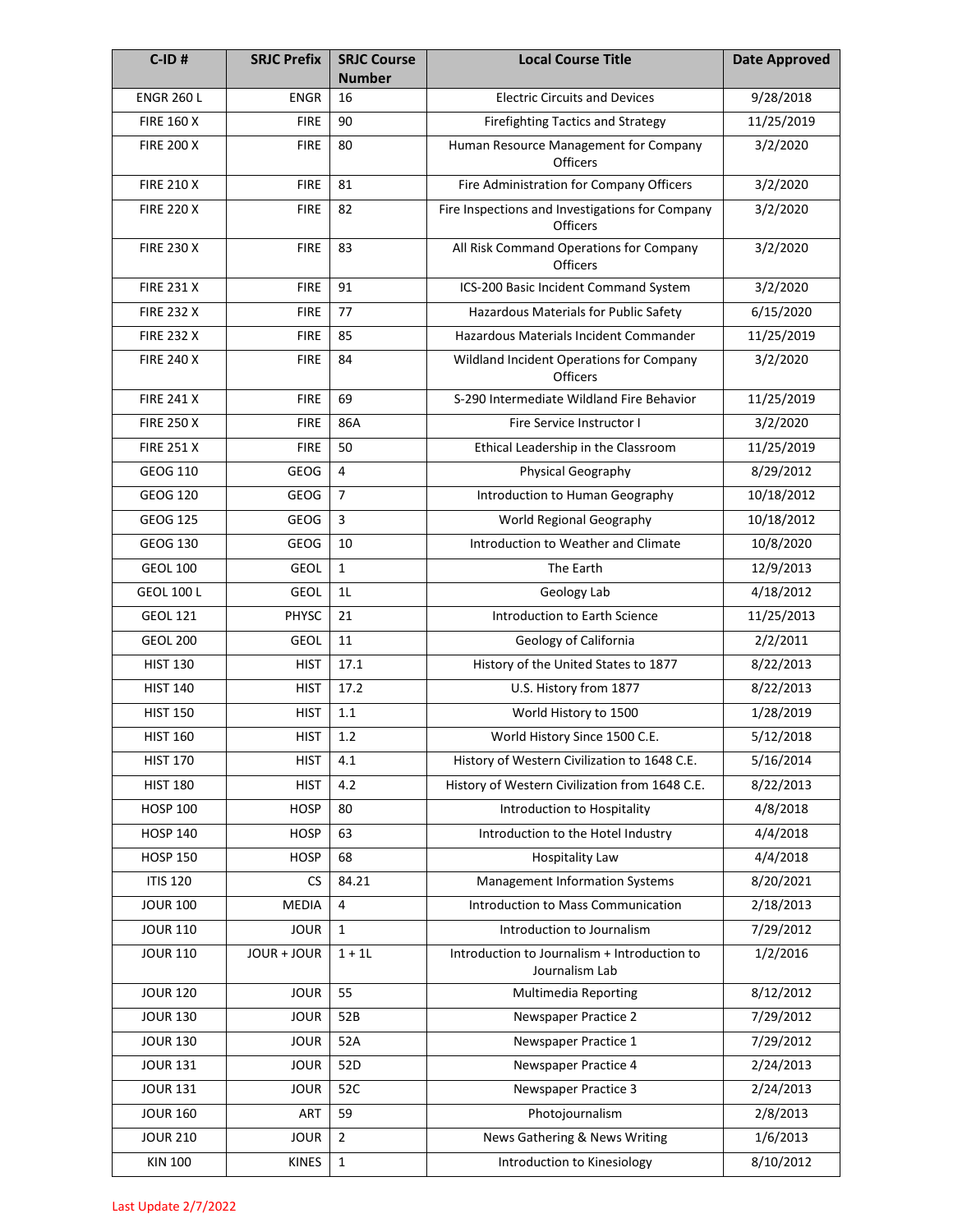| $C$ -ID#          | <b>SRJC Prefix</b> | <b>SRJC Course</b><br><b>Number</b> | <b>Local Course Title</b>                             | <b>Date Approved</b> |
|-------------------|--------------------|-------------------------------------|-------------------------------------------------------|----------------------|
| <b>MATH 110</b>   | <b>PSYCH</b>       | 9                                   | Introduction to Behavioral Sciences Statistics        | 6/28/2021            |
| <b>MATH 110</b>   | <b>MATH</b>        | 15                                  | <b>Elementary Statistics</b>                          | 5/5/2016             |
| <b>MATH 130</b>   | <b>MATH</b>        | 9                                   | <b>Finite Mathematics</b>                             | 2/6/2017             |
| <b>MATH 140</b>   | <b>MATH</b>        | 16                                  | Introduction to Mathematical Analysis                 | 6/26/2017            |
| <b>MATH 240</b>   | <b>MATH</b>        | $\overline{2}$                      | Calculus, Fourth Course-Differential Equations        | 6/28/2014            |
| <b>MATH 250</b>   | <b>MATH</b>        | 5                                   | Introduction to Linear Algebra                        | 4/26/2017            |
| <b>MATH 900 S</b> | MATH + MATH        | $1A + 1B$                           | Calculus, First Course + Calculus, Second Course      | 11/14/2014           |
| <b>MUS 100</b>    | <b>MUSC</b>        | $\overline{7}$                      | <b>Classical Music Appreciation</b>                   | 6/22/2012            |
| <b>MUS 105</b>    | <b>MUSC</b>        | 6.1                                 | Music History and Literature: Antiquity to 1750       | 12/28/2020           |
| <b>MUS 106</b>    | <b>MUSC</b>        | 6.2                                 | Music History and Literature: 1750 to Present         | 12/28/2020           |
| MUS 110           | <b>MUSC</b>        | $\mathbf{1}$                        | <b>Music Fundamentals</b>                             | 3/20/2012            |
| <b>MUS 120</b>    | <b>MUSC</b>        | 2A                                  | Music Theory 1                                        | 3/23/2012            |
| <b>MUS 125</b>    | <b>MUSC</b>        | 3A                                  | Musicianship 1                                        | 6/22/2012            |
| <b>MUS 130</b>    | <b>MUSC</b>        | 2B                                  | Music Theory 2                                        | 6/22/2012            |
| <b>MUS 135</b>    | <b>MUSC</b>        | 3B                                  | Musicianship 2                                        | 6/22/2012            |
| <b>MUS 140</b>    | <b>MUSC</b>        | 2C                                  | Music Theory 3                                        | 5/31/2013            |
| <b>MUS 145</b>    | <b>MUSC</b>        | 3C                                  | Musicianship 3                                        | 3/23/2012            |
| <b>MUS 150</b>    | <b>MUSC</b>        | 2D                                  | Music Theory 4                                        | 6/22/2012            |
| <b>MUS 155</b>    | <b>MUSC</b>        | 3D                                  | Musicianship 4                                        | 6/22/2012            |
| <b>MUS 160</b>    | <b>MUSCP</b>       | 40.7                                | Applied Music (Individual Instruction): Guitar        | 6/22/2012            |
| <b>MUS 160</b>    | <b>MUSCP</b>       | 40.6                                | Applied Music (Individual Instruction):<br>Percussion | 3/23/2012            |
| <b>MUS 160</b>    | <b>MUSCP</b>       | 40.5                                | Applied Music (Individual Instruction): Brass         | 6/22/2012            |
| <b>MUS 160</b>    | <b>MUSCP</b>       | 40.4                                | Applied Music (Individual Instruction):<br>Woodwind   | 6/22/2012            |
| <b>MUS 160</b>    | <b>MUSCP</b>       | 40.3                                | Applied Music (Individual Instruction): Strings       | 6/22/2012            |
| <b>MUS 160</b>    | <b>MUSCP</b>       | 40.2                                | Applied Music (Individual Instruction): Voice         | 9/11/2013            |
| <b>MUS 160</b>    | <b>MUSCP</b>       | 40.1                                | Applied Music (Individual Instruction): Piano         | 6/22/2012            |
| <b>MUS 180</b>    | <b>MUSCP</b>       | 32C                                 | Jazz Band 3                                           | 5/31/2013            |
| <b>MUS 180</b>    | <b>MUSCP</b>       | 21A                                 | Concert Choir 1                                       | 6/18/2013            |
| <b>MUS 180</b>    | <b>MUSCP</b>       | 21B                                 | Concert Choir 2                                       | 9/11/2013            |
| <b>MUS 180</b>    | <b>MUSCP</b>       | 21C                                 | Concert Choir 3                                       | 9/11/2013            |
| <b>MUS 180</b>    | <b>MUSCP</b>       | 21D                                 | Concert Choir 4                                       | 9/11/2013            |
| <b>MUS 180</b>    | <b>MUSCP</b>       | 23A                                 | Chamber Singers 1                                     | 7/10/2012            |
| <b>MUS 180</b>    | <b>MUSCP</b>       | 23B                                 | <b>Chamber Singers 2</b>                              | 7/10/2012            |
| <b>MUS 180</b>    | <b>MUSCP</b>       | 23C                                 | Chamber Singers 3                                     | 7/10/2012            |
| <b>MUS 180</b>    | <b>MUSCP</b>       | 23D                                 | Chamber Singers 4                                     | 7/10/2012            |
| <b>MUS 180</b>    | <b>MUSCP</b>       | 30A                                 | Symphonic Band 1                                      | 6/22/2012            |
| <b>MUS 180</b>    | <b>MUSCP</b>       | 30B                                 | Symphonic Band 2                                      | 6/22/2012            |
| <b>MUS 180</b>    | <b>MUSCP</b>       | 30C                                 | Symphonic Band 3                                      | 6/22/2012            |
| <b>MUS 180</b>    | <b>MUSCP</b>       | 30 <sub>D</sub>                     | Symphonic Band 4                                      | 6/22/2012            |
| <b>MUS 180</b>    | <b>MUSCP</b>       | 32A                                 | Jazz Band 1                                           | 5/31/2013            |
| <b>MUS 180</b>    | <b>MUSCP</b>       | 32B                                 | Jazz Band 2                                           | 5/31/2013            |
| <b>MUS 180</b>    | <b>MUSCP</b>       | 32D                                 | Jazz Band 4                                           | 5/31/2013            |
| <b>MUS 180</b>    | <b>MUSCP</b>       | 33A                                 | Orchestra 1                                           | 6/22/2012            |
| <b>MUS 180</b>    | <b>MUSCP</b>       | 33B                                 | Orchestra 2                                           | 6/22/2012            |
| <b>MUS 180</b>    | <b>MUSCP</b>       | 33C                                 | Orchestra 3                                           | 6/22/2012            |

Last Update 2/7/2022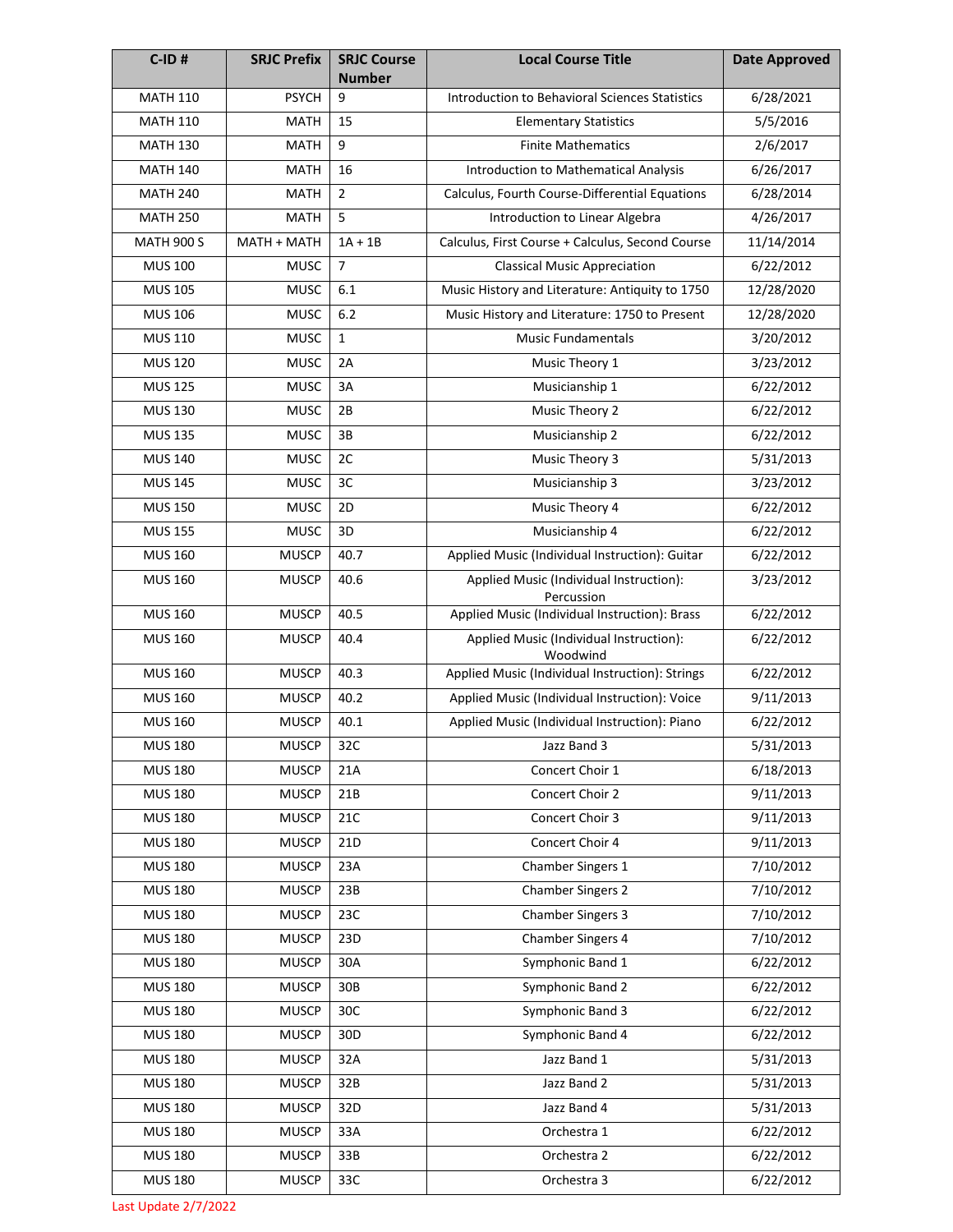| $C$ -ID#          | <b>SRJC Prefix</b>           | <b>SRJC Course</b><br><b>Number</b> | <b>Local Course Title</b>                                                                                                                                                                                                                | <b>Date Approved</b> |
|-------------------|------------------------------|-------------------------------------|------------------------------------------------------------------------------------------------------------------------------------------------------------------------------------------------------------------------------------------|----------------------|
| <b>MUS 180</b>    | <b>MUSCP</b>                 | 33D                                 | Orchestra 4                                                                                                                                                                                                                              | 6/22/2012            |
| <b>MUS 180</b>    | <b>MUSCP</b>                 | 42A                                 | Jazz Combo Ensemble 1                                                                                                                                                                                                                    | 6/22/2012            |
| <b>MUS 180</b>    | <b>MUSCP</b>                 | 42B                                 | Jazz Combo Ensemble 2                                                                                                                                                                                                                    | 6/22/2012            |
| <b>MUS 180</b>    | <b>MUSCP</b>                 | 42C                                 | Jazz Combo Ensemble 3                                                                                                                                                                                                                    | 6/22/2012            |
| <b>MUS 180</b>    | <b>MUSCP</b>                 | 42D                                 | Jazz Combo Ensemble 4                                                                                                                                                                                                                    | 6/22/2012            |
| <b>NUTR 110</b>   | <b>FDNT</b>                  | 10                                  | <b>Elementary Nutrition</b>                                                                                                                                                                                                              | 9/13/2017            |
| <b>PHIL 100</b>   | PHIL                         | 6                                   | Introduction to Philosophy                                                                                                                                                                                                               | 3/9/2014             |
| <b>PHIL 120</b>   | PHIL                         | $\overline{7}$                      | <b>Contemporary Moral Issues</b>                                                                                                                                                                                                         | 10/5/2012            |
| <b>PHIL 130</b>   | PHIL                         | 20                                  | History of Western Philosophy: Ancient and<br>Medieval                                                                                                                                                                                   | 6/28/2014            |
| <b>PHIL 140</b>   | PHIL                         | 21                                  | History of Western Philosophy: Modern                                                                                                                                                                                                    | 6/28/2014            |
| <b>PHIL 210</b>   | <b>PHIL</b>                  | $\overline{4}$                      | Introduction to Symbolic Logic                                                                                                                                                                                                           | 12/14/2012           |
| PHS 101           | <b>HLC</b>                   | 52                                  | Introduction to Public Health                                                                                                                                                                                                            | 6/1/2018             |
| <b>PHYS 100 S</b> | PHYS + PHYS +<br>PHYS + PHYS | $20 + 20L + 21$<br>$+21L$           | General Physics Lecture Part I + General Physics<br>Lab Part I + General Physics Lecture Part II +<br>General Physics Lab Part II                                                                                                        | 5/11/2011            |
| <b>PHYS 100 S</b> | PHYS + PHYS                  | $20A + 20B$                         | General Physics Part I + General Physics Part II                                                                                                                                                                                         | 8/9/2021             |
| <b>PHYS 105</b>   | <b>PHYS</b>                  | 20A                                 | General Physics Part I                                                                                                                                                                                                                   | 8/9/2021             |
| <b>PHYS 105</b>   | PHYS + PHYS                  | $20 + 20L$                          | General Physics Lecture Part I + General Physics<br>Lab Part I                                                                                                                                                                           | 4/24/2018            |
| <b>PHYS 110</b>   | PHYS + PHYS                  | $21 + 21L$                          | General Physics Lecture Part II + General Physics<br>Lab Part II                                                                                                                                                                         | 4/24/2018            |
| <b>PHYS 110</b>   | <b>PHYS</b>                  | 20B                                 | <b>General Physics Part II</b>                                                                                                                                                                                                           | 8/9/2021             |
| <b>PHYS 200 S</b> | PHYS + PHYS +<br>PHYS + PHYS | $40 + 41 + 42 +$<br>43              | <b>Classical Mechanics for Scientists and Engineers</b><br>+ Waves, Optics and Thermodynamics for<br>Scientists & Engineers + Electricity and<br>Magnetism for Scientists and Engineers +<br>Modern Physics for Scientists and Engineers | 7/5/2011             |
| <b>PHYS 205</b>   | <b>PHYS</b>                  | 40                                  | <b>Classical Mechanics for Scientists and Engineers</b>                                                                                                                                                                                  | 7/5/2011             |
| <b>PHYS 210</b>   | <b>PHYS</b>                  | 42                                  | Electricity and Magnetism for Scientists and<br>Engineers                                                                                                                                                                                | 4/13/2012            |
| <b>POLS 110</b>   | <b>POLS</b>                  | $\mathbf{1}$                        | Introduction to United States Government                                                                                                                                                                                                 | 2/26/2013            |
| <b>POLS 120</b>   | POLS                         | 18                                  | <b>Political Theory</b>                                                                                                                                                                                                                  | 3/28/2014            |
| <b>POLS 130</b>   | <b>POLS</b>                  | $\overline{2}$                      | Introduction to Comparative Government                                                                                                                                                                                                   | 10/10/2013           |
| <b>POLS 140</b>   | POLS                         | 25                                  | Introduction to International Relations                                                                                                                                                                                                  | 3/28/2014            |
| PSY 110           | <b>PSYCH</b>                 | 1A                                  | General Psychology                                                                                                                                                                                                                       | 11/16/2013           |
| PSY 130           | <b>PSYCH</b>                 | 3                                   | <b>Human Sexuality</b>                                                                                                                                                                                                                   | 11/23/2013           |
| PSY 150           | <b>PSYCH</b>                 | 10                                  | Introduction to Biological Psychology                                                                                                                                                                                                    | 4/16/2019            |
| PSY 170           | <b>PSYCH</b>                 | 30                                  | Social Psychology                                                                                                                                                                                                                        | 11/25/2013           |
| <b>PSY 180</b>    | <b>PSYCH</b>                 | 8                                   | Introduction to Lifespan Psychology                                                                                                                                                                                                      | 4/27/2016            |
| <b>PSY 200</b>    | <b>PSYCH</b>                 | 1B                                  | Introduction to Psychological Research Methods                                                                                                                                                                                           | 3/31/2017            |
| <b>PSY 200</b>    | <b>PSYCH</b>                 | 1B                                  | Introduction to Psychological Research Methods                                                                                                                                                                                           | 12/13/2017           |
| <b>SOCI 110</b>   | SOC                          | $\mathbf{1}$                        | Introduction to Sociology                                                                                                                                                                                                                | 1/3/2013             |
| <b>SOCI 115</b>   | SOC                          | $\overline{2}$                      | <b>Modern Social Problems</b>                                                                                                                                                                                                            | 2/9/2011             |
| <b>SOCI 120</b>   | SOC                          | 5                                   | Sociological Research Methods                                                                                                                                                                                                            | 5/12/2020            |
| <b>SOCI 125</b>   | <b>PSYCH</b>                 | 9                                   | <b>Introduction to Behavioral Sciences Statistics</b>                                                                                                                                                                                    | 10/18/2014           |
| <b>SOCI 130</b>   | SOC                          | 10                                  | Close Relationships and Family Life                                                                                                                                                                                                      | 6/13/2011            |
| <b>SOCI 140</b>   | <b>PSYCH</b>                 | 40                                  | Introduction to Psychology of Gender                                                                                                                                                                                                     | 2/11/2020            |
| <b>SOCI 140</b>   | SOC                          | 15                                  | Introduction to Sociology of Gender                                                                                                                                                                                                      | 9/10/2020            |

Last Update 2/7/2022